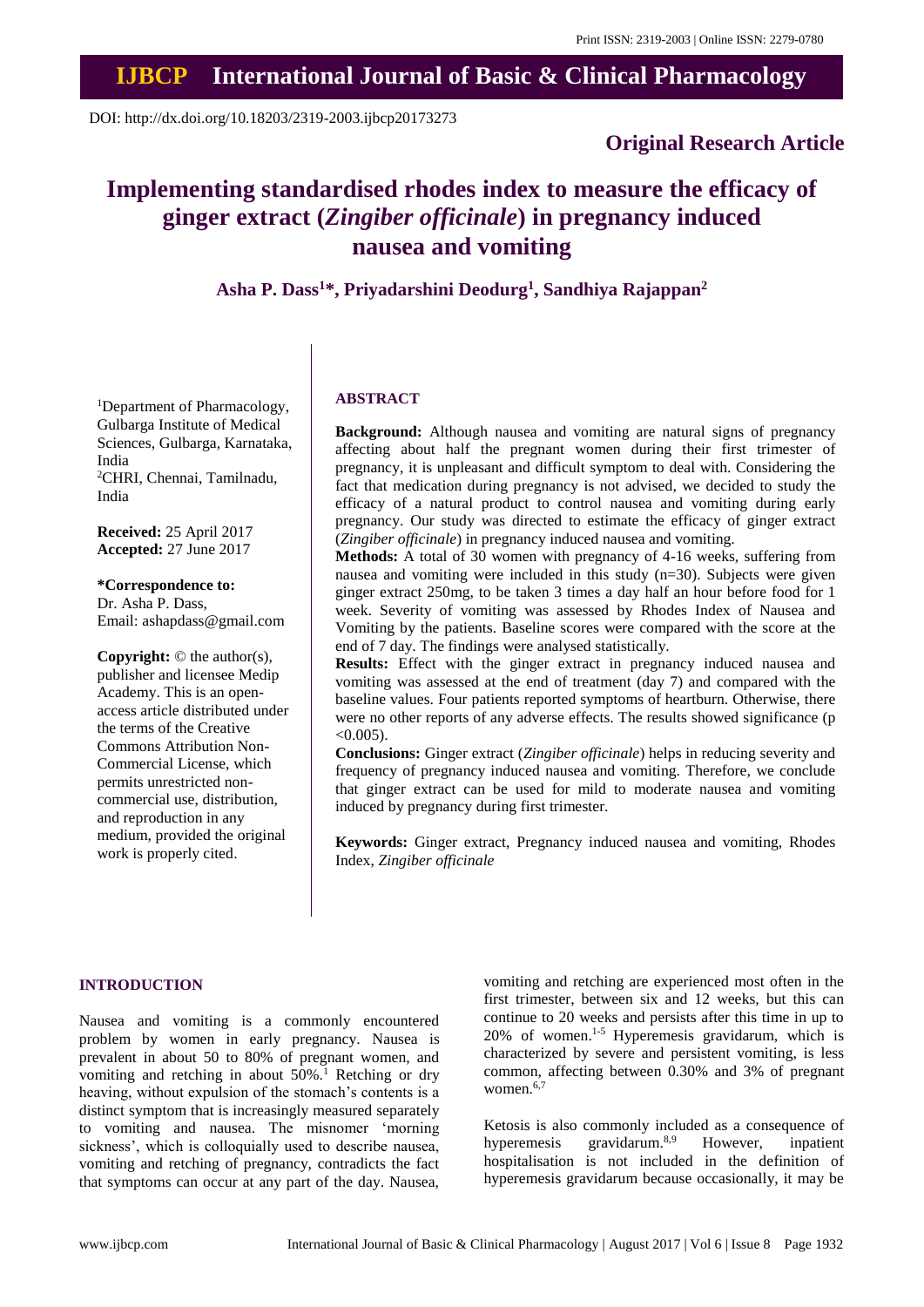alleviated or controlled by outpatient interventions.<sup>10</sup> Within the operational definitions of hyperemesis gravidarum, there is generally a focus on the effects of the vomiting like dehydration, ketosis and weight loss. It is important to exclude pathological causes of nausea and vomiting before concluding that it is specific to pregnancy.

Conditions such as peptic ulcers, cholecystitis, gastroenteritis, appendicitis, hepatitis, genito-urinary (e.g. pyelonephritis), metabolic and neurological disorders should be ruled out. 11-13

The main objective of the study was to estimate the efficacy of ginger extract (*Zingiber officinale*) in pregnancy induced nausea and vomiting.

# **METHODS**

Study population were women attending the antenatal clinic.

#### *Inclusion criteria*

Women between 4 and 16 weeks of gestation, with pregnancy confirmed by urine pregnancy test and with nausea or vomiting.

#### *Exclusion criteria*

Signs of clinical dehydration, known allergy to ginger, Gallstones or any other disease of the gallbladder, Diabetes or on any drugs to control blood sugar levels, cardiovascular disorders and any factor affecting clotting time.

| <b>Patient Initial:</b> |                                                                     |                                            |                         |                |                    |                          |  |  |  |
|-------------------------|---------------------------------------------------------------------|--------------------------------------------|-------------------------|----------------|--------------------|--------------------------|--|--|--|
| Date:                   |                                                                     |                                            |                         |                |                    |                          |  |  |  |
| Day of week:            |                                                                     |                                            |                         |                |                    |                          |  |  |  |
| Time of day:            |                                                                     |                                            |                         |                |                    |                          |  |  |  |
|                         | ** Questionnaire given to patient                                   | Scoring provided according to Rhodes Index |                         |                |                    |                          |  |  |  |
| 1.                      | In the last 12 hours, I threw up $\overline{\phantom{a}}$<br>times. | 7 or More                                  | $5 - 6$                 | $3-4$          | $1 - 2$            | I did not                |  |  |  |
|                         |                                                                     |                                            |                         |                |                    | throw up                 |  |  |  |
|                         | score                                                               | $\overline{4}$                             | $\overline{3}$          | $\overline{2}$ | $\mathbf{1}$       | $\Omega$                 |  |  |  |
| 2.                      | In the last 12 hours, from retching and dry heaves, I<br>have       | N <sub>o</sub>                             | Mild                    | Moderate       | Great              | Severe                   |  |  |  |
|                         | felt<br>distress.                                                   |                                            |                         |                |                    |                          |  |  |  |
|                         | score                                                               | $\Omega$                                   | $\mathbf{1}$            | 2              | 3                  | 4                        |  |  |  |
| 3.                      | In the last 12 hours, from vomiting or throwing up, I<br>have       | Severe                                     | Great                   | Moderate       | Mild               | N <sub>o</sub>           |  |  |  |
|                         | felt<br>distress.                                                   |                                            |                         |                |                    |                          |  |  |  |
|                         | score                                                               | $\overline{4}$                             | $\overline{3}$          | $\overline{2}$ | $\mathbf{1}$       | $\Omega$                 |  |  |  |
| 4.                      | In the last 12 hours, I have felt nauseated or sick to my           | Not at all                                 | 1 hour<br><sub>or</sub> | 2-3 hours      | $4 - 6$<br>hours   | More<br>than 6           |  |  |  |
|                         | stomach.                                                            |                                            | less                    |                |                    | hours                    |  |  |  |
|                         | Score                                                               | $\Omega$                                   | $\mathbf{1}$            | $\overline{2}$ | 3                  | 4                        |  |  |  |
| 5                       | In the last 12 hours, from nausea/sickness to my<br>stomach,        | N <sub>0</sub>                             | Mild                    | Moderate       | Great              | Severe                   |  |  |  |
|                         | I have felt<br>distress.                                            |                                            |                         |                |                    |                          |  |  |  |
|                         | score                                                               | $\Omega$                                   | $\mathbf{1}$            | 2              | 3                  | $\overline{\mathcal{L}}$ |  |  |  |
|                         | In the last 12 hours, each time I threw up, I produced a<br>amount. | Very large                                 | Large                   | Moderate       | Small              | I did not                |  |  |  |
| 6.                      |                                                                     | (3 cups or                                 | $(2-3)$                 | $(1/2-2)$      | (up to             | throw up                 |  |  |  |
|                         |                                                                     | more)                                      | cups)                   | cups)          | $\frac{1}{2}$ cup) |                          |  |  |  |
|                         | score                                                               | $\overline{4}$                             | 3                       | $\mathfrak{D}$ | $\mathbf{1}$       | $\Omega$                 |  |  |  |
| 7.                      | In the last 12 hours, I have felt nauseated or sick to my           | 7 or more                                  | $5-6$                   | $3-4$          | $1 - 2$            | N <sub>o</sub>           |  |  |  |
|                         | stomach __ times.                                                   |                                            |                         |                |                    |                          |  |  |  |
|                         | score                                                               | $\overline{4}$                             | 3                       | $\overline{2}$ | $\mathbf{1}$       | $\Omega$                 |  |  |  |
| 8.                      | In the last 12 hours, I have had periods of retching or<br>dry      | No                                         | $1 - 2$                 | $3-4$          | $5 - 6$            | 7 or more                |  |  |  |
|                         | heaves without bringing anything up<br>times.                       |                                            |                         |                |                    |                          |  |  |  |
|                         | score                                                               | $\boldsymbol{0}$                           | 1                       | $\overline{2}$ | 3                  | 4                        |  |  |  |

# **Table 1: Rhodes index of nausea, vomiting and retching.**

\*\*Patient marked the box in each row that most clearly corresponds to her experience. Scoring done after completion of questionnaire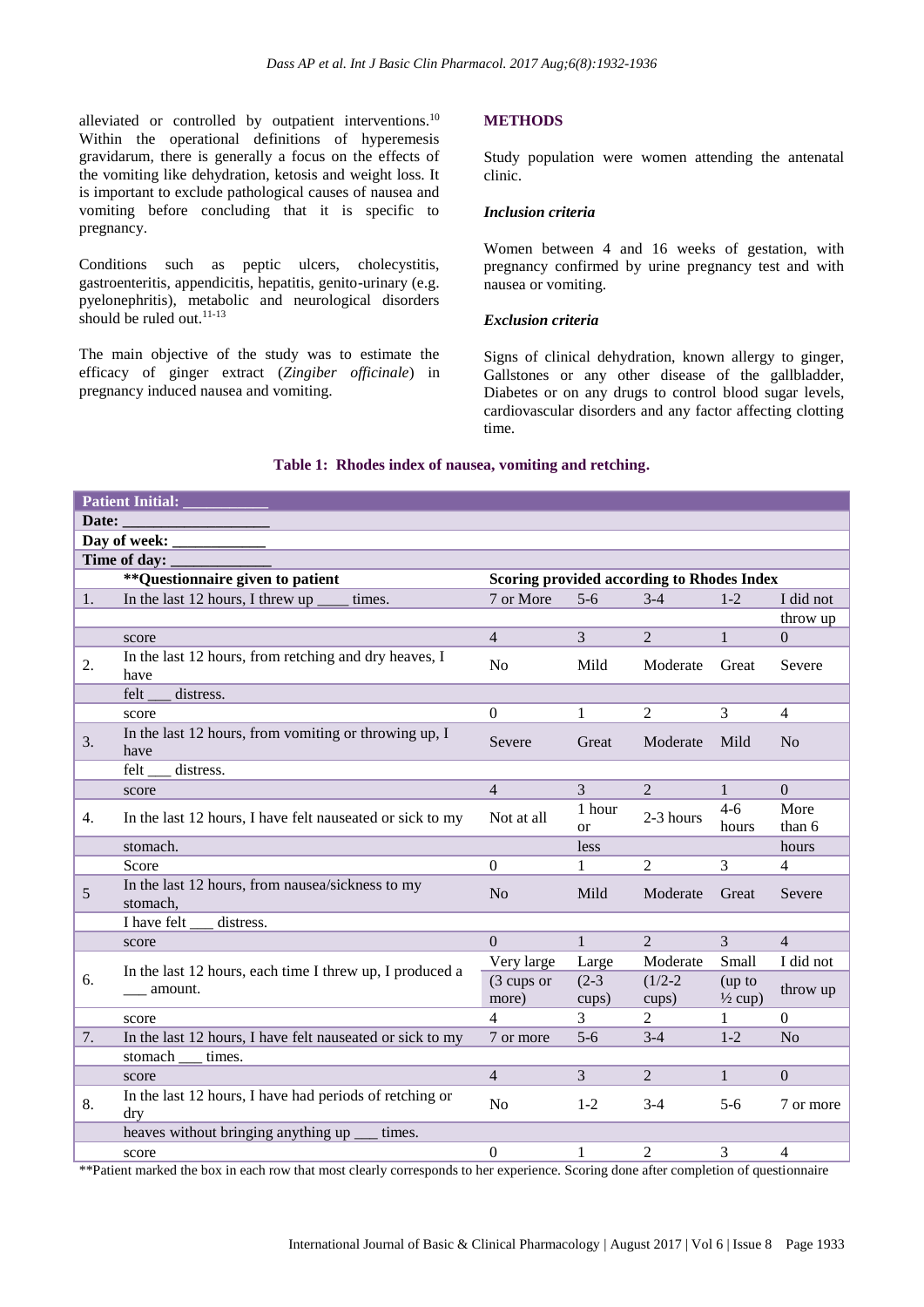Women who meet the eligibility criteria were enrolled into the study. Demographic information, general history and history of nausea and vomiting were taken. Health status assessment was conducted for each woman before initiation of the study. They were then requested to fill the Rhodes Index of Nausea and Vomiting Form 2.

The frequency, severity of vomiting and the approximate volume of the vomitus was recorded. They were then asked to complete the Rhodes Index of Nausea and Vomiting Form 2 for 3 days as a baseline before administering the extract. The Rhodes scale is a 5-point Likert scale ranging from 0 to 12, with larger scores indicating more symptoms. A major issue in interpreting and comparing studies on the management of NVP has been the use of numerous different methods to qualify and quantify nausea, vomiting and related symptoms. Different researchers have arbitrarily defined NVP as "mild", "moderate" or "severe" without clear quantitative definitions or biological logic. Often the assessments have been retrospective. In some cases end points were measured dichotomously as success/failure or as percentage preferring one drug over the other (in crossover studies). While these approaches may be reasonable in randomised control trials (RCTs), assuming that all arms of the studies are evaluated similarly, the clinical interpretation of arbitrary endpoints and comparison between studies becomes difficult, if not impossible.

Rhodes Index is a standard, validated tool that will allow comparison among studies to assess nausea and vomiting in pregnancy. It separately scores, as categorical variables, the number of vomiting episodes per day, the size of the vomiting, the degree and length of nausea and retching, as well as the distress associated with the condition (Table 1).

The questionnaire can be administered once or twice a day and, in addition to an overall score, one can report separately on the frequency and changes in nausea, vomiting, retching and stress. <sup>7</sup> Ginger extract was prepared by Sami Labs (Bangalore) with a certificate of analysis issued that ensures the products were standardized and quality controlled. The study subjects were given the required quantity of ginger extract and instructed to take 250mg, 3 times a day half an hour before food for 1 week. At the end of 1 week the Rhodes Index of Nausea and Vomiting Form 2 was reassessed, and any change in the frequency of nausea and vomiting was recorded at the end of 1 week. Secondary outcomes included the occurrence of any side effects.

#### *Statistical analysis*

Statistical data was analysed using SPSS Software Version 18. The hypothesis was tested using paired 't' test to assess the change from baseline. Demographic data are described using Mean and Standard Deviation.

#### **RESULTS**

A total of 30 women with pregnancy of 4-16 weeks, suffering from nausea and vomiting were included in this study.

The mean age was 22.17 years (SD 2.230) and means duration of pregnancy was 11.43 weeks (SD 1.716). The Rhodes Index scores at baseline and from days 1 to 7 are shown in Table 2.

| Table 2: Rhodes Index Score at baseline and during |  |  |  |  |  |  |  |
|----------------------------------------------------|--|--|--|--|--|--|--|
| treatment with ginger extract.                     |  |  |  |  |  |  |  |

| Day of<br>assessment | Mini-<br>mum<br>score | Maxi-<br>mum<br>score | <b>Mean</b><br>score | <b>Standard</b><br>deviation |
|----------------------|-----------------------|-----------------------|----------------------|------------------------------|
| <b>Baseline</b>      | 9                     | 22                    | 14.43                | 3.520                        |
| Day 1                | 6                     | 20                    | 12.13                | 3.785                        |
| Day 2                | 4                     | 19                    | 10.20                | 3.537                        |
| Day 3                | 3                     | 15                    | 8.80                 | 3.408                        |
| Day 4                | $\mathfrak{D}$        | 12                    | 7.17                 | 3.018                        |
| Day 5                | 2                     | 10                    | 5.10                 | 2.796                        |
| Day 6                | $\mathbf{\Omega}$     | 7                     | 2.90                 | 1.900                        |
| Day 7                |                       | 6                     | 1.17                 | 1.341                        |

The change in the scores from baseline to the end of treatment (day 7) is shown in Figure 1.



#### **Figure 1: Change in mean Rhodes Index Score from baseline to end of treatment (day 7).**

There was a statistically significant effect with the ginger extract in pregnancy induced nausea and vomiting when patients were assessed at the end of treatment (day 7; p <0.005). Four patients reported symptoms of heartburn. Otherwise, there were no other reports of any adverse effects.

## **DISCUSSION**

In our study, 30 pregnant women with nausea and vomiting were treated with ginger extract for a period of one week. They were assessed using the Rhodes Index at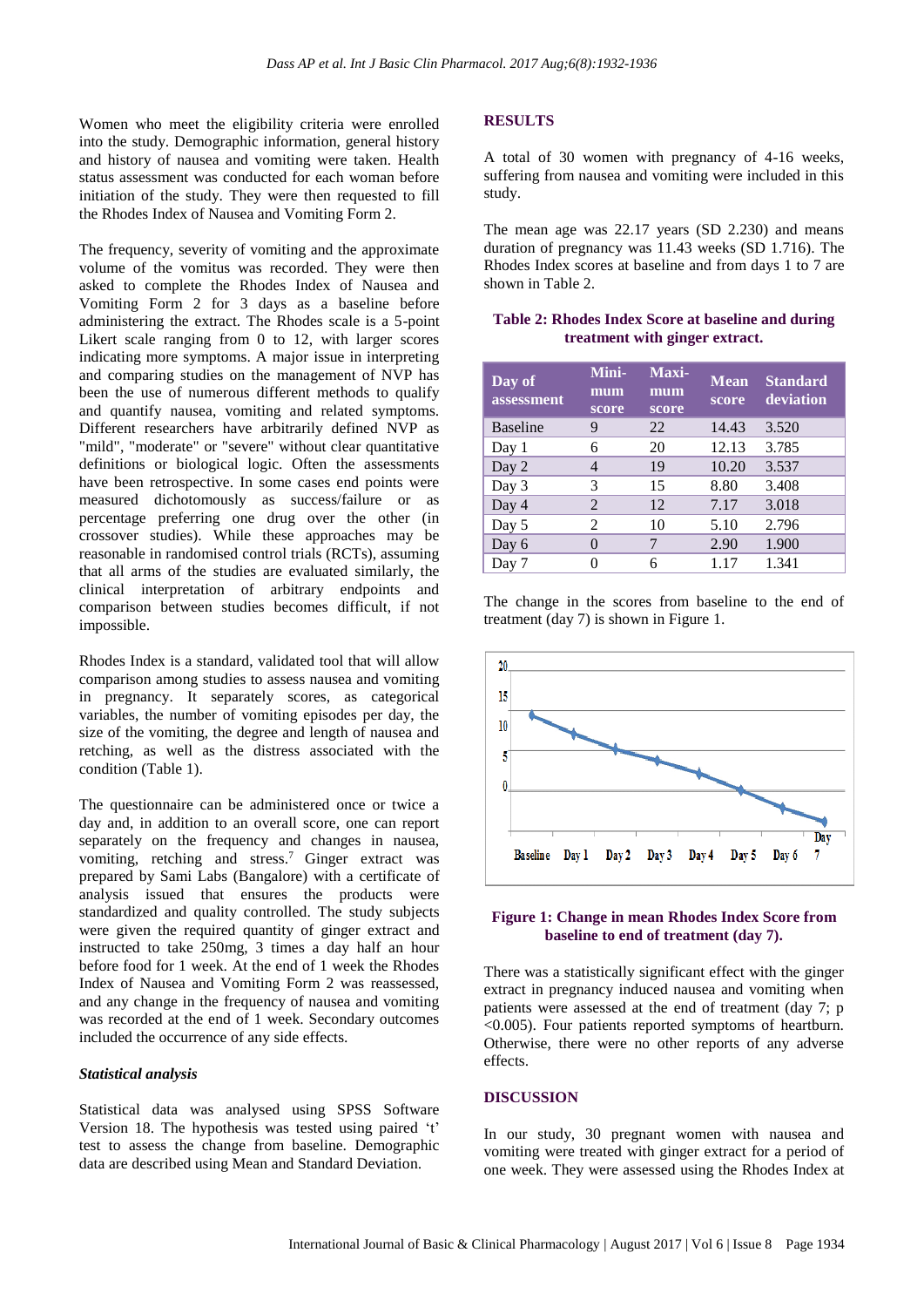baseline as well as on all the days during the treatment period. There was a significant decrease in the mean Rhodes Index score from baseline (14.43) to end of treatment  $(1.17; p \le 0.05)$ . There have been several studies as discussed in the section on 'Review of Literature', comparing the effects of ginger vs. placebo, vitamin B6 and other antiemetics in the management of nausea and vomiting of pregnancy.14-19 Ginger has been shown to be better than placebo in all these studies, and at least as good as vitamin B6 and other antiemetics like diphenhydramine and metoclopramide. Of the various published studies, three of them used the Rhodes Index to evaluate the efficacy of ginger.<sup>17</sup> In our study also, we used this Index, since it is a self-administered questionnaire, which can be easily filled out by the patient, and also helps in effectively assessing the degree of nausea, vomiting and retching. Ginger seems to be well-tolerated by the woman, as well as no reports of any fetal anomalies. Four patients reported side-effects, which was heartburn in our study. There were no other adverse effects reported. Two studies comparing ginger with vitamin B6 report sedation and heartburn as the most frequent adverse effects However, there was significant difference between the two treatment groups in their incidence. 18,19 It is important to note that pregnant women as such tend to suffer from heartburn because of laxity of the gastroesophageal sphincter, and somnolence because of tiredness. Therefore, these adverse effects with ginger may not be significant. The main limitations of our study are that the sample size is small, and that it is a singlearm study, with no comparator. Currently, we are recruiting patients for the placebo arm, and will be comparing the findings with that of the current study.

## **CONCLUSION**

Ginger (*Zingiber officinale*) is one of the more commonly used herbal supplements for various indications. The current study showed that ginger extract is efficacious in the management of nausea and vomiting in pregnancy, similar to findings from previous literature. Although a comparative study with a known drug would be more efficient.

*Funding: Indian Council of Medical Research-Short Term Studentship Program*

*Conflict of interest: None declared*

*Ethical approval: The study was approved by the Institutional Ethics Committee of CHRI, Chennai*

#### **REFERENCES**

- 1. Miller F. Nausea and vomiting in pregnancy: the problem of perception is it really a disease?. American Journal of Obstetrics and Gynecology 2002; 186(5):S182-3.
- 2. Woolhouse M. Complementary medicine for pregnancy complications. Australian Family Physician. 2007;35(9):695.
- 3. Lacasse A, Rey E, Ferreira E, Morin C, Berard A. Validity of a modified Pregnancy-Unique Quantification of Emesis and Nausea (PUQE) scoring index to assess severity of nausea and vomiting of pregnancy. American Journal of Obstetrics and Gynecology. 2008;198(1):71.e1-71.e7.
- 4. O'Brien B, Relyea MJ, Taerum T. Efficacy of P6 acupressure in the treatment of nausea and vomiting during pregnancy. American Journal of Obstetrics and Gynecology. 1996;174(2):708-15.
- 5. Zhou Q, O'Brien B, Soeken K. Rhodes Index of Nausea and Vomiting--Form 2 in pregnant women. A confirmatory factor analysis. Nursing Research. 2001;50(4):251-7.
- 6. Zhou Q, O'Brien B, Soeken K. Rhodes Index of Nausea and Vomiting--Form 2 in pregnant women. A confirmatory factor analysis. Nursing Research. 2001;50(4):251-7.
- 7. Jewell D. Nausea and vomiting in early pregnancy. American Family Physician. 2003;68(1):143-4.
- 8. Eliakim R, Abulafia O, Sherer DM. Hyperemesis gravidarum: a current review. American Journal of Perinatology. 2000;17(4):207-18.
- 9. Kousen M. Treatment of nausea and vomiting in pregnancy. American Family Physician. 1993;48(7):1279.
- 10. Quinlan JD, Hill DA. Nausea and vomiting of pregnancy. American Family Physician. 2003;68(1):121-8.
- 11. Swallow BL, Lindow SW, Masson EA, Hay DM. Development of an instrument to measure nausea and vomiting in pregnancy. Journal of Obstetrics and Gynaecology. 2002;22(5):481-5.
- 12. Bsat FA, Hoffman DE, Seubert DE. Comparison of three outpatient regimens in the management of nausea and vomiting in pregnancy. Journal of Perinatology. 2003;23(7):531.
- 13. Koch KL. Gastrointestinal factors in nausea and vomiting of pregnancy. American Journal of Obstetrics and Gynecology. 2002;186(5):S198-203.
- 14. Vutyavanich T, Kraisarin T, Ruangsri R. Ginger for nausea and vomiting in pregnancy: randomized, double-masked, placebo-controlled trial. Obstet Gynecol. 2001 Apr;97(4):577-82.
- 15. Keating A, Chez RA. Ginger syrup as an antiemetic in early pregnancy. Altern Ther Health Med. 2002 Sep-Oct;8(5):89-91.
- 16. Ozgoli G, Goli M, Simbar M. Effects of ginger capsules on pregnancy, nausea, and vomiting. J Altern Complement Med. 2009 Mar;15(3):243-6.
- 17. Willetts KE, Ekangaki A, Eden JA. Effect of a ginger extract on pregnancy-induced nausea: a randomised controlled trial. Aust N Z J Obstet Gynaecol. 2003 Apr;43(2):139-44.
- 18. Ding M, Leach M, Bradley H. The effectiveness and safety of ginger for pregnancy-induced nausea and vomiting: a systematic review. Women Birth. 2013 Mar; 26(1): e26-30.